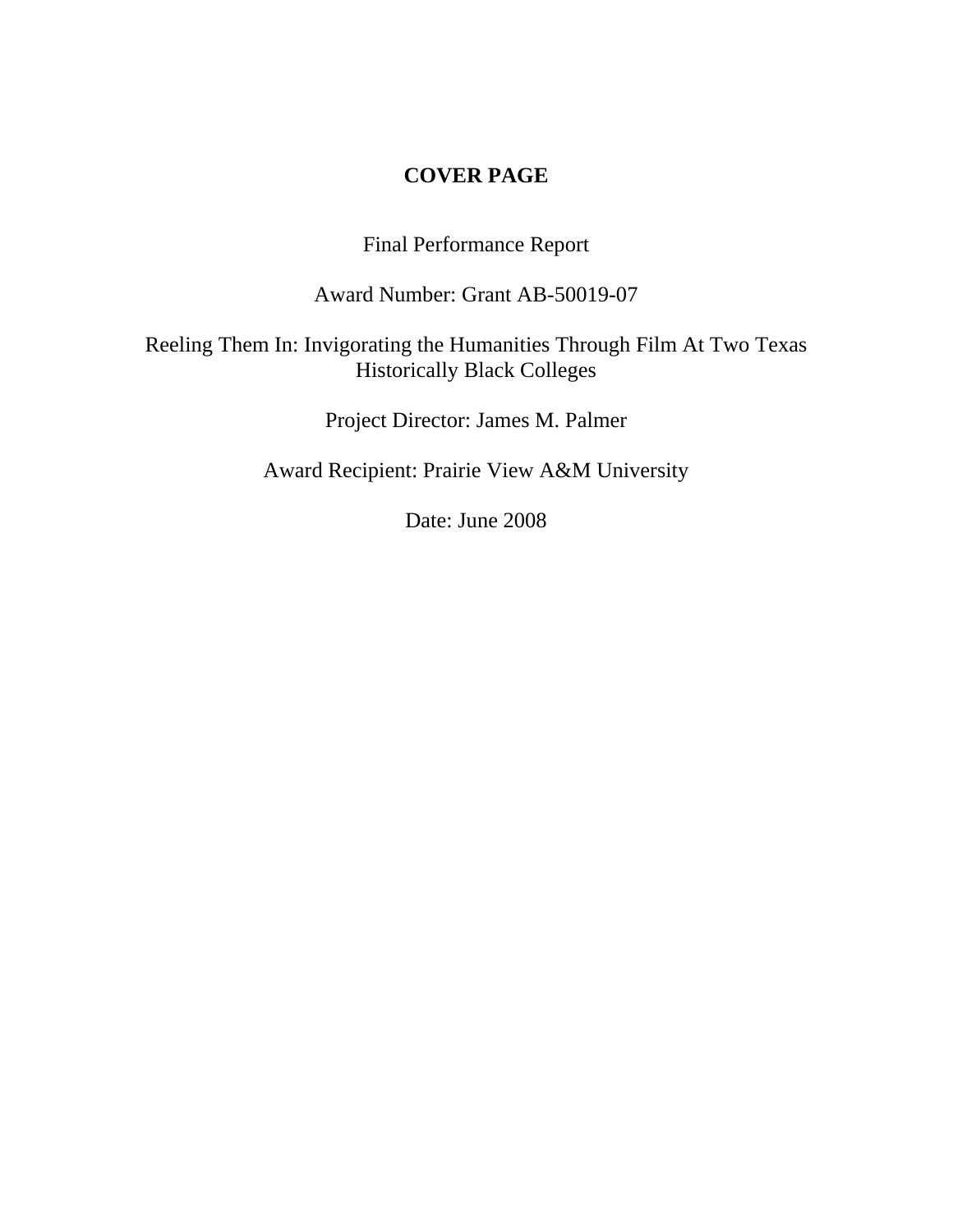### **NARRATIVE DESCRIPTION**

#### **Project Overview**

This project (1) supported collaborative work among faculty members in History, Political Science, Spanish, English, and Philosophy, (2) helped us to develop a new humanities area of study in film, (3) facilitated teaching in this area by bringing experts on film and the humanities to campus, and (4) aided us in overcoming one of our biggest hurdles to incorporating film and television successfully into our classrooms: film acquisition for faculty and our campus libraries. The objective of this project was to invigorate the humanities through the creation and implementation of a number of courses geared specifically toward the study of film and to infuse select existing courses with film (either throughout the course or through full film units). This project has met or exceeded expectations and goals.

### **Specific Project Activities**

In May of 2007, seventeen faculty from two universities collaborated during a week-long workshop on how to use and incorporate film into their courses (see workshop syllabus, Appendix pp.1-6). After introductions and an initial written survey was competed by each participant, we had a day of training and discussion of film and film texts ranging from the theoretical, practical, and historical to the pedagogical. We discussed ways to incorporate film across the curriculum, examined what courses to develop, and filled out a second survey to help guide workshops with our consultants. During the week, we brought in film experts Drs. Lorraine Stock, Kimberly Brown, and Patricia Hart. These consultants demonstrated how to use film, ways to discuss film clips with students, how to teach themes and misconceptions regarding history, race, and master narratives, and they each shared sample syllabi, assignments, filmographies, and bibliographies, most of which were printed in our near 200-page workshop packet of materials distributed on day one of the workshop.

The one change that had to be made to our workshop was the inclusion of Dr. Patricia Hart as a substitute for historian Dr. Steven Mintz. His move to Stanford and inability to serve as a consultant made us contact Drs. Randy Roberts from Purdue and Robert Toplin from the University of North Carolina Wilmington, both of whom have written extensively on Hollywood's portrayal of history. Neither were available. Tom Adams from NEH was consulted, and Gladstone Yearwood was mentioned as a replacement, but since Dr. Brown was already covering the Black aesthetic, we felt it best to move toward Latin American history and culture on film. We, therefore, brought in Hart, whose c.v. was forwarded to Tom Adams, and positioned Dr. Stock to address history more than was originally proposed.

On the last day of the week-long workshop, faculty met specifically to apply what they had learned to a set of film clips designed by Dr. Sarah Wakefield. Meeting in groups by discipline, we then began the difficult process of designing course titles and descriptions, finally sharing and revising descriptions as all workshop participants came together at the end of the day. We discussed the difficulties of proposing too many new courses given our lack of faculty and high teaching loads and the need to properly rotate courses already in our campus catalogs. The workshop was evaluated at the end and suggestions were made for our one-day follow-up workshop. Before leaving, faculty volunteered to lead one monthly film forum when the Fall semester began. These film forums examined film texts on areas important to our campuses: Latin American cinema, Shakespeare, African American film and race, and American history on film.

Over the summer of 2007, faculty worked on their syllabi (either for new courses or on existing ones that could be infused with film units). They researched films available using the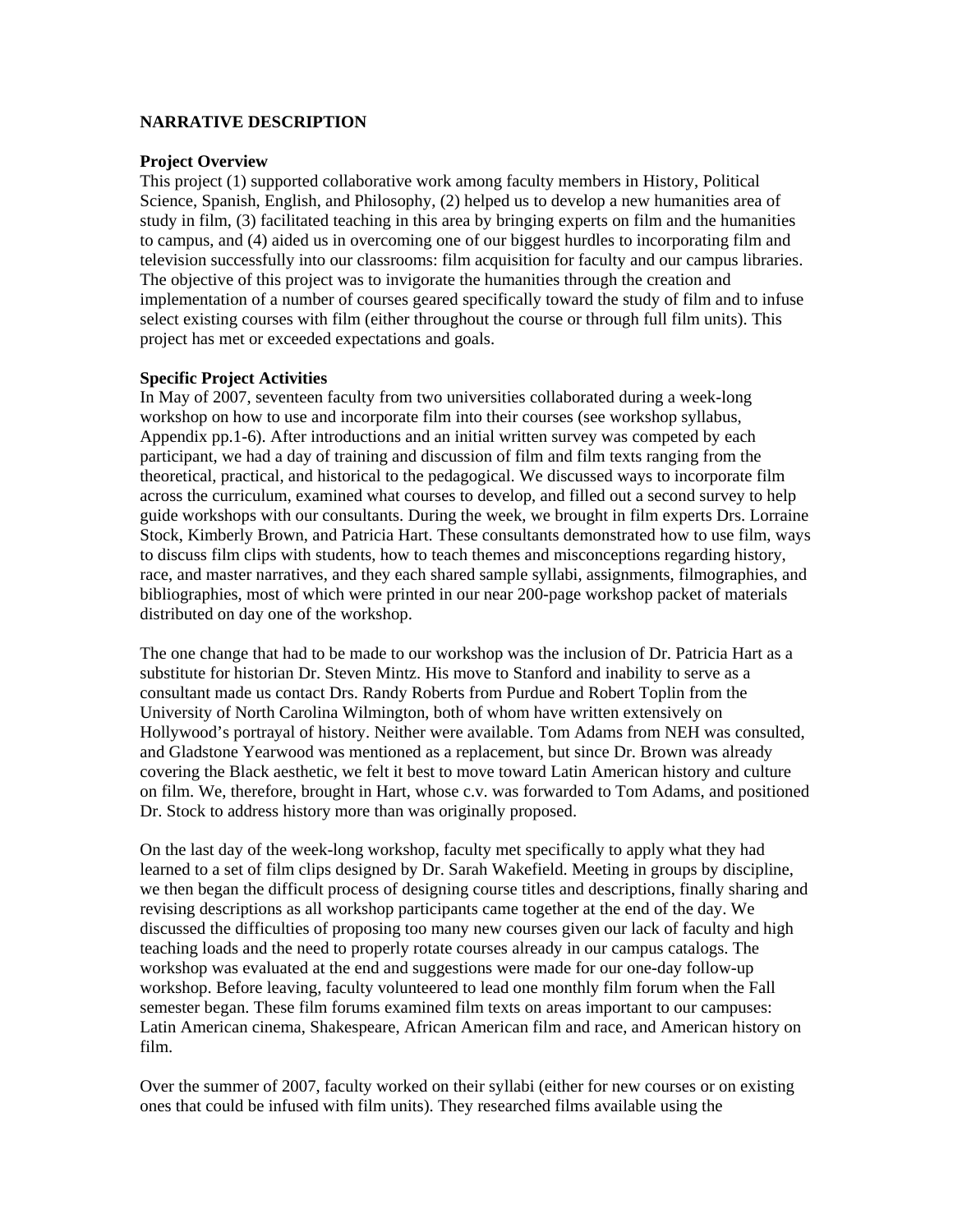filmographies and six film texts distributed to each participant at the workshop, and the resources pointed out by our consultants. Although we had planned for our follow-up workshop to take place three months later, in August of 2007, collectively the group felt that a day set aside in May of 2008, a year later, would work better to discuss progress and accomplishments. Doing so also allowed faculty to meet over the year at monthly forums and to better prepare for teaching with film. This change in final workshop date was an effective one. Held May 21, 2008, the workshop featured a full length film (*Letters From Iwo Jima*), something recommended by evaluations of the workshop. We applied what we had learned over the year, discussed our film texts on African-American and Shakespeare on film, reviewed film acquisitions available on both campuses (see lists, Appendix pp. 9-16; 74-83), and reported challenges and accomplishments for the year. Comments on the film ranged from the technical and cinemagraphic to the historical and directorial. Each and every participant was engaged in the very activity in which we now engage our students. The final workshop, therefore, worked extremely well, bringing together the themes we had examined over the year and proving that we were ready to offer courses in an area that was new to most of us just a year before. The final workshop also looked forward to the ways we would continue the project in spite of its conclusion.

Aside from postponing the final workshop day until the close of the academic year, we also found that we needed to postpone two of the seven monthly film forums (both at the end of the Spring semester). Professors Donna Kilgore-Kimble and Carry Winz (TSU) and Professor Tonya Scott (PVAMU) were to lead the February forum on *Black Lenses, Black Voices: African American Film Now* and Professor Rita Saylors (TSU) and Professor James Palmer (PVAMU) were to lead March's forum on the text *Shakespeare on Film*. Faculty on both campuses were overwhelmed with their four-four teaching loads and new SACS Assessment duties, so the discussion of these texts were held for the final workshop held in May. Doing so did not compromise the outcomes of the project, since the forums were on track for most of the year, and faculty at TSU even presented on these texts on their campus at the yearly weeklong research symposium in March for faculty and students. We were able to keep on schedule largely due to the high degree of excitement stemming from the week-long workshop in 2007 and the research activities taking place in the summer of 2007 as we went into the film forums in the Fall. Dr. Alfredo Fernandez' powerpoint presentation, for example, on the first text we studied together *Magical Reels: A History of Cinema in Latin American* led to superb discussion not only of Latin America film but of how it related to the history of Hollywood cinema and to the ways smaller filmmakers world wide challenge Hollywood's portrayal of their cultures and traditions (see Fernandez' film forum handout, Appendix pp. 18-28).

#### **Accomplishments**

Aside from the activities noted above, during the tenure of the grant, faculty in various disciplines of the humanities at Prairie View A&M University successfully defended new courses before departmental curriculum committees, university wide task force committees, and ultimately before the University Academic Council. Final ratification of courses is made by the Texas A&M University System's Board of Regents. Three new courses designed entirely around film included: ENGL 2303 Introduction to Film; SPAN 3303 Hispanic American Film; and POSC 3313 Political Studies through Film (see Course Inventory Update forms for the Texas Higher Education Coordinating Board, supporting documents, and new syllabi, Appendix pp. 29-61). These courses will be included in the new 2008-2010 catalog in the Fall. Two of these courses were offered for the first time this Spring, and the response by students, faculty and administrators has been positive. One student even wrote about his new Spanish film class for the campus newspaper (see *Panther* article, Appendix p. 101). Several courses have been infused with film units or revolve around media studies; see especially Kevin Daniels's acquisitions for his Freshman Composition I course, which is to be included in a Learning Community in the Fall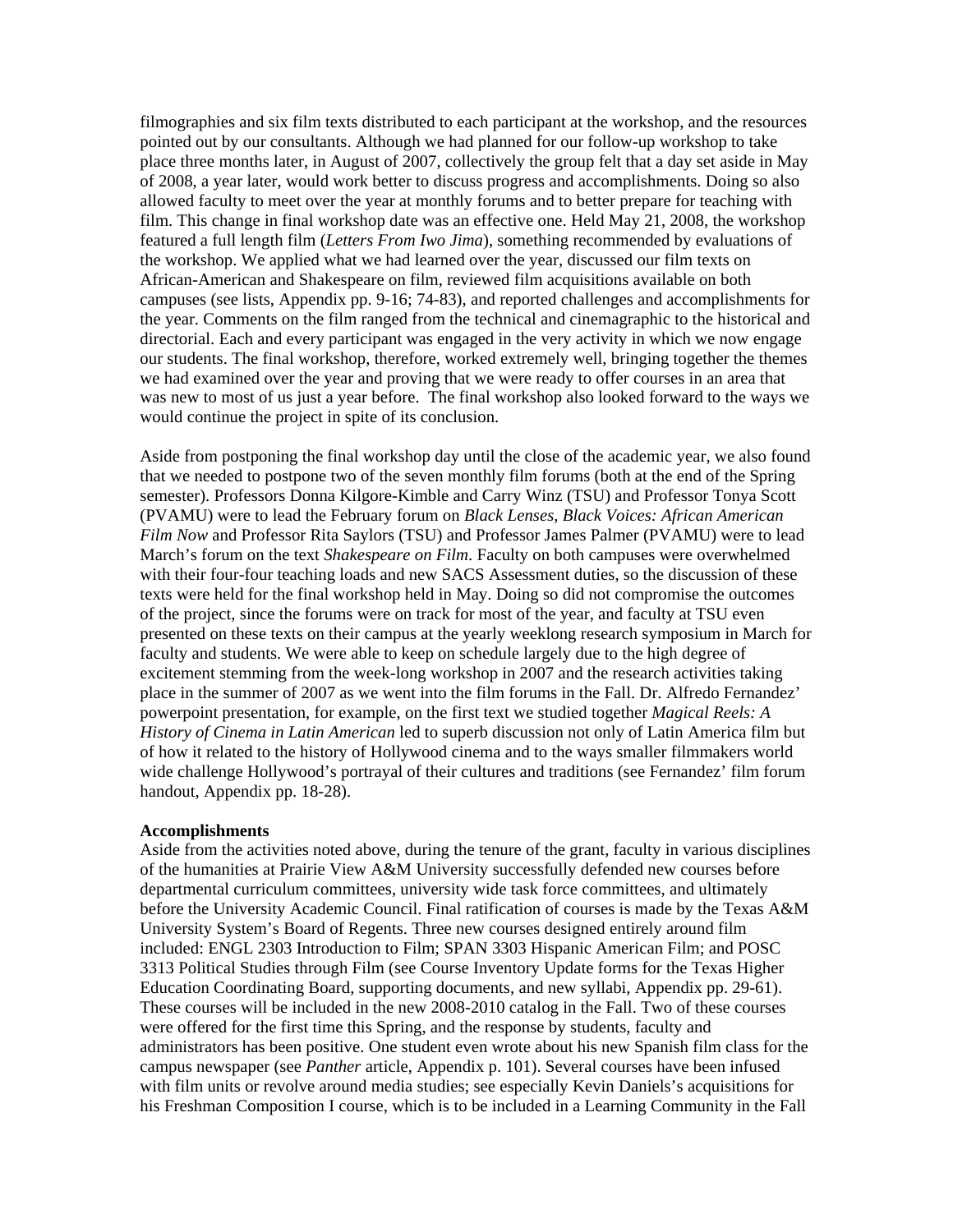of 2008, and which is being developed over the summer after he attends a learning community summit at Johnson C. Smith University.

At Texas Southern University, a course that had not been offered in over ten years was resurrected in the English department: English 241 Studies in Literature and Film. Previously using film merely to introduce plot, the course now teaches students to analyze film as a text, comparing and contrasting the narrative methods of film and genres such as short story and novel. Furthermore, the traditional Shakespeare class at TSU (as well as at PVAMU) has become a Shakespeare on Film course, though our courses still emphasize in-depth readings of original plays. Dr. Haiqing Sun at TSU developed Spanish 441 "The Reel World": Latin American Culture through Film and infused another regularly taught course with film, Spanish 444: Obras Maestras de la Literatura Hispana (see TSU syllabi, Appendix pp. 84-100).

Faculty on both campuses infused courses with film analysis or found ways to offer film courses under existing Special Topics titles, for example. Courses designed include: SOCG 3223 Political Sociology and Film, and CRJS 1134 The Criminal Justice System through Film (see syllabi, Appendix pp. 62-72). To facilitate teaching with film, our lists of films acquired through grant funding are available to participants and all members of our departments. These lists have been sent electronically and are on file with departmental administrative staff for consultation. The front and back cover of each film has been photocopied, and these remain in a 4-inch binder for consultation. Furthermore, Texas Southern University's Library and Dr. Haiqing Sun were fortunate enough to acquire a small Humanities Texas Grant in the Spring of 2008 for slightly over \$1,000 to host a film festival on the Afro-Hispanic Diaspora with Cuban film maker Gilberto Martinez.

#### **Audiences**

Texas Southern and Prairie View A&M Universities are similar Historically Black Universities: both have between 8,000 and 9,000 students, 90% of which are native Texans and African American, both universities serve the south-eastern region of Texas, have largely what amounts to an open-admissions policy, and have graduation rates well below most Texas universities (Texas Southern University at 19.4%; Prairie View A&M University at 37.1%, compared to Texas A&M University at 75.2% and University of Texas-Austin at 70.5%, according to *The Education Trust*). This project was aimed at increasing the interest of our students in a new area of the humanities and to "reel them in" through their interest in film and media. It was also aimed at helping faculty to teach in this area.

Given the faculty and student support for new courses, we have reached our audience. Indeed, the Department of Music and Drama at PVAMU has asked that we offer our new ENGL 2303 Introduction to Film course every semester, noting that they could guarantee nearly ten students each term. Furthermore, as noted above, a student was so pleased at finding a new Spanish course offered in the Spring semester (SPAN 3303 Hispanic American Film) that he wrote a newspaper article about it and his experience (Appendix p. 101). Furthermore, these courses reach more than our own majors. ENGL 241 Studies in Literature and Film at TSU and ENGL 2303 Introduction to Film at PVAMU both satisfy the core humanities option for students. The majors represented in the ENGL 2303 course this Spring, for example, included: History, Criminal Justice, Human Performance, Drama, English, Biology, Communications, Curriculum and Instruction, and Marketing. These students were enrolled, in large part, due to the advertising for this course across campus, since new courses and their descriptions are not in the current catalog.

Letters from Dr. Sun and the Dean of Arts and Sciences at TSU also point to the impact on our audience (see letters, Appendix pp. 102-03). The faculty involved in the project included: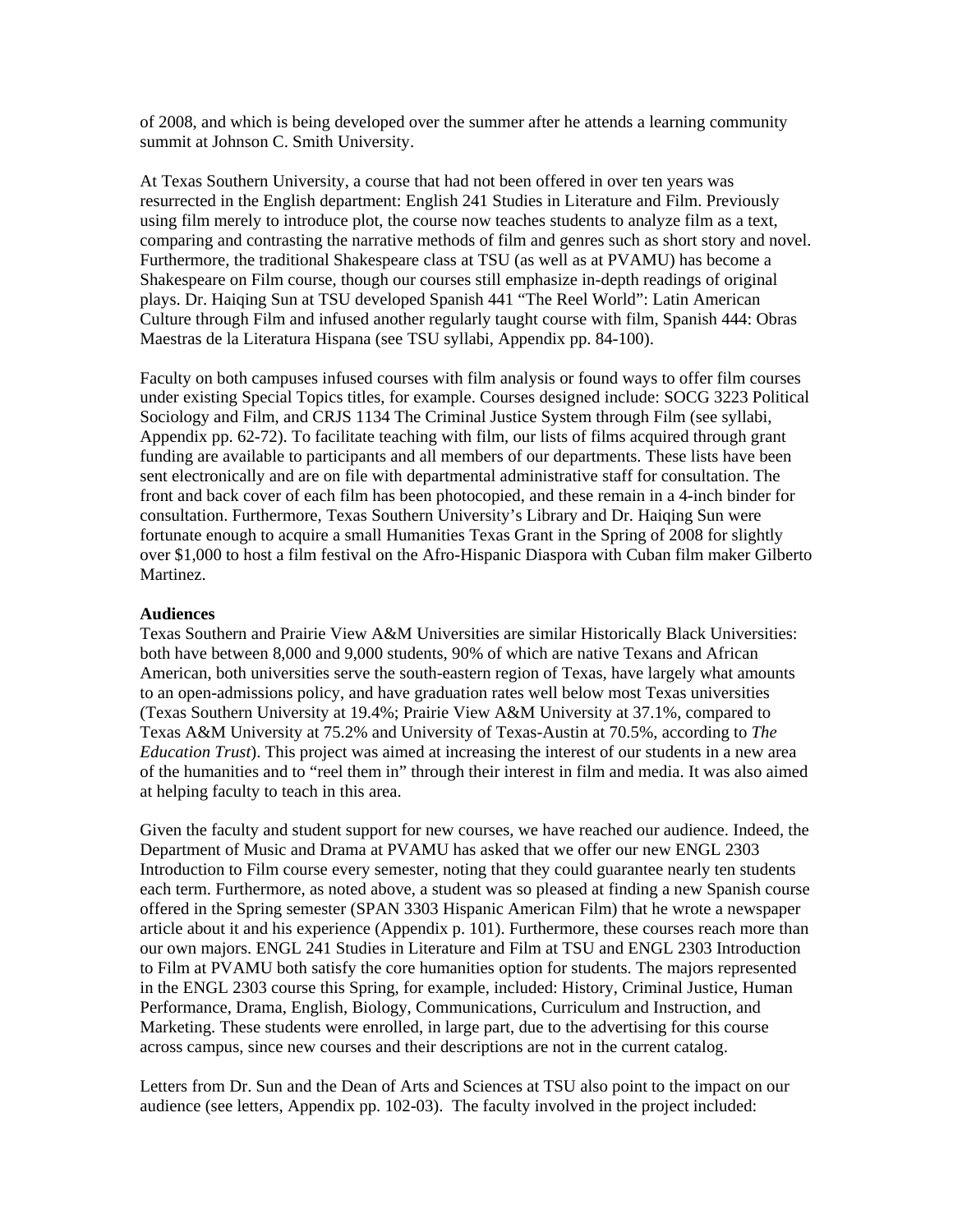| Kenneth Howell       | <b>History</b>           | Prairie View A&M University      |
|----------------------|--------------------------|----------------------------------|
| James Jones          | History                  | Prairie View A&M University      |
| Cary Wintz           | History                  | <b>Texas Southern University</b> |
| Michael Nojeim       | <b>Political Science</b> | Prairie View A&M University      |
| Arbolina Jennings    | English                  | <b>Texas Southern University</b> |
| Donna Kilgore-Kimble | English                  | <b>Texas Southern University</b> |
| Rita Saylors         | English                  | <b>Texas Southern University</b> |
| <b>Kevin Daniels</b> | English                  | Prairie View A&M University      |
| James Palmer         | English                  | Prairie View A&M University      |
| Sarah Wakefield      | English                  | Prairie View A&M University      |
| <b>Tonya Scott</b>   | English                  | Prairie View A&M University      |
| Diljit Chatha        | English                  | Prairie View A&M University      |
| Ymitri Mathison      | English                  | Prairie View A&M University      |
| Jackie Burns         | Sociology                | Prairie View A&M University      |
| <b>Harry Adams</b>   | Philosophy               | Prairie View A&M University      |
| <b>Haiging Sun</b>   | Spanish                  | <b>Texas Southern University</b> |
| Alfredo Fernandez    | Spanish                  | Prairie View A&M University      |
|                      |                          |                                  |

#### **Evaluation**

Our film workshop was evaluated using a seventeen-question survey. The first thirteen questions asked participants to respond using "Completely, Mostly, Fair, and Insufficient". The last four questions were open-ended, asking such questions as: What information would you like to see included as a follow-up to this workshop? Which consultant was most beneficial for you and your teaching and why? Etc.

Although questions such as "Were the coordinators (Drs. Palmer, Sun, and Wakefield) helpful and prepared for this workshop?" "Did the consultants clearly demonstrate their use of film in the classroom?" and "Was this workshop as collaborative as you had expected?" received the highest possible rating by seventeen of seventeen participants, other questions did not. Not all participants felt, for example, that the six texts distributed on day one of the workshop were as helpful as they needed to be to begin teaching with film. Although twelve said "completely," four answered "mostly" and one answered "fair". Although we attempted to be as interdisciplinary as possible with our selections, areas such as philosophy and political science were not as represented in our text selections and might explain the range of answers to this question. We made sure to focus more on history and culture in our film forum discussion as a result of this particular evaluation. By way of conclusion, sixteen participants noted that the workshop "completely" accomplished its purpose, while one answered "mostly." The range of consultants listed as being the most beneficial for teaching reflected our success at working with a diverse group of faculty and disciplines of study during the workshop. Drs. Hart, Stock, and Brown, each received about the same number of "votes," with reasons given such as: "because her area of teaching is the same as mine," "because of her interaction with participants and her sample discussion," "for her teaching and technical ideas," and "she showed how film could be used in a variety of courses," among others.

The subcontract "deliverables table" also helped us evaluate our progress on the grant, and worked to end the subcontract on time (see benchmarks table, Appendix p. 104). Student opinion surveys were another method of evaluation. Since the semester just ended, however, these will not be available until the Fall. A request for this data has been placed with Anthony Adams of Institutional Research.